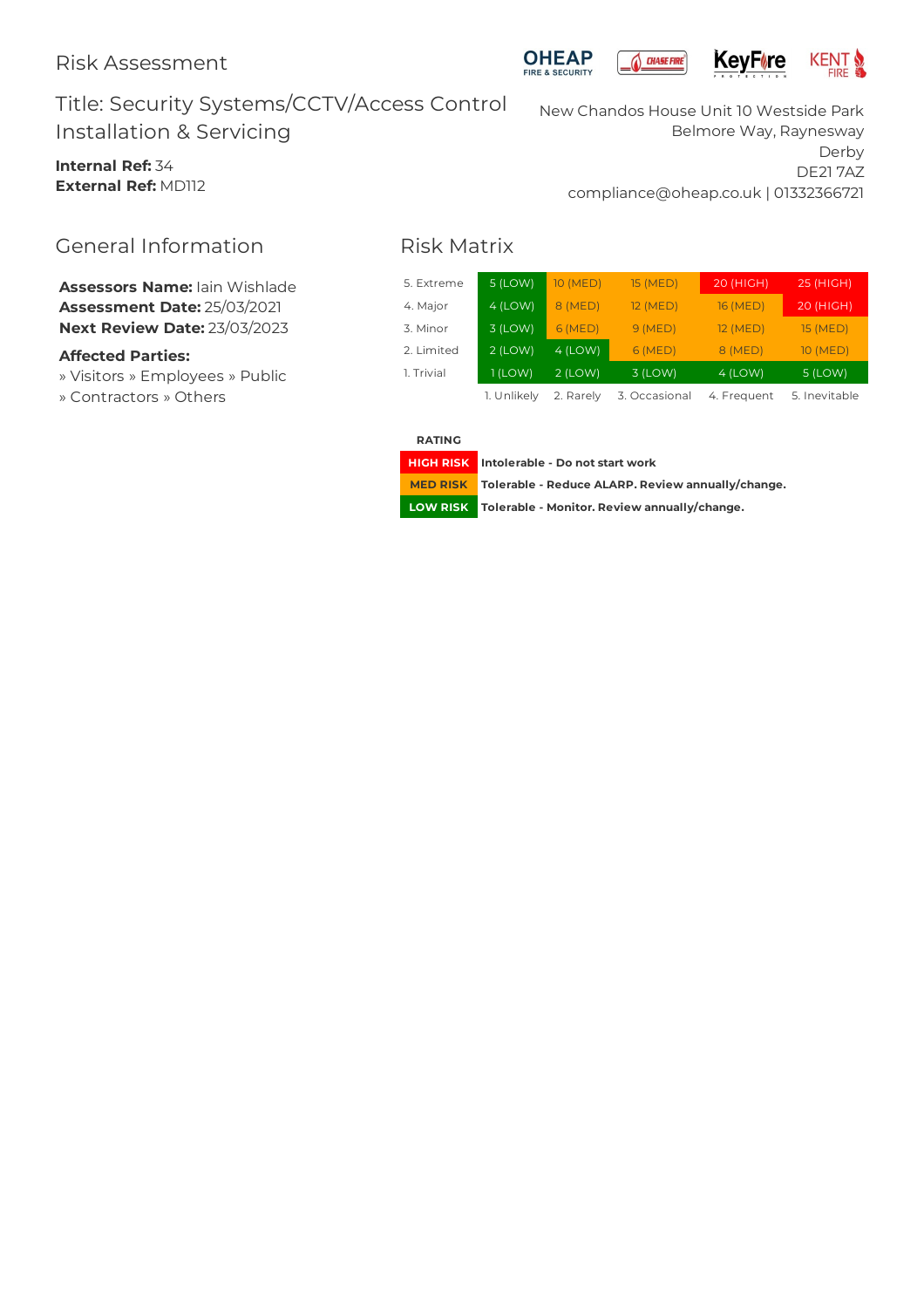#1. Travelling between, and working at clients premises.

### **Pre Control Scoring** (Likeliness x Severity = Risk)

## **Consequence**

Potential for breakdowns or road traffic collisions

## **Control Measures**

» Company vehicles must only be driven by authorised employees that carry a full, in-date UK driving license.

- » Company vehicles to be maintained in accordance with manufacturers recommendations, and have
- a current MOT certificate (where appropriate).
- » Vehicles to carry a well stocked first aid kit.
- » Drivers to obey traffic signage and adhere to speed limits.
- » Drivers must not operate vehicles under the influence of drugs or acohol

## **Consequence**

Site-specific issues leading to illness, serious injury or property damage

### **Control Measures**

- » On arrival at clients site, report to reception and undergo any relevant site inductions.
- » Observe all site safety rules (including the wearing of PPE).
- » Maintain good standards of housekeeping whilst working.
- » Obey all site traffic rules and speed restrictions.

» When walking on site used marked pedestrian routes and crossings. Be aware of all work related vehicles, including fork lift trucks.

» Take all necessary precautions against transmission of Covid-19 or similar infectious diseases in accordance with current method statement

### **Final Risk Scoring** (Likeliness x Severity = Risk)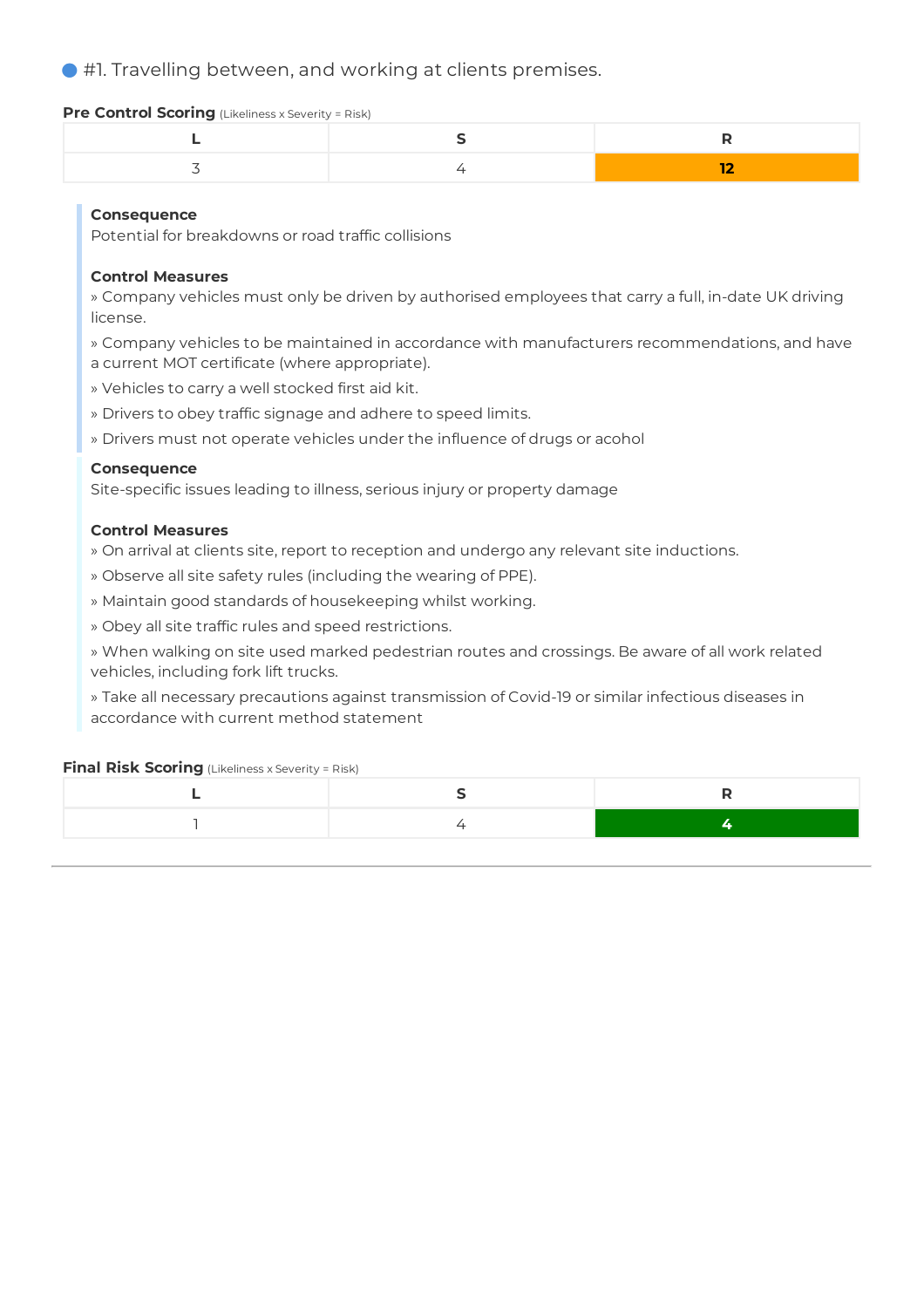## ● #2. Exposure to asbestos containing materials

#### **Pre Control Scoring** (Likeliness x Severity = Risk)

## **Consequence**

Potential to develop asbestos related respiratory diseases

### **Control Measures**

» On buildings built before the year 2000 request to see the Asbestos register prior to drilling or cutting into any surfaces.

» Do not drill or cut into areas where Asbestos containing materials are present.

» Technicians to have asbestos awareness training, refreshed annually.

» If technicians come across a material suspected of containing Asbestos they should stop work immediately and report to a manager.

#### **Final Risk Scoring** (Likeliness x Severity = Risk)

## ● #3. Use of hand held power tools

#### **Pre Control Scoring** (Likeliness x Severity = Risk)

#### **Consequence**

High noise levels leading hearing loss

#### **Control Measures**

» New equipment to be selected with reduced noise output.

» Hearing protection to be worn. Equipment to be selected to bring noise to the ear below 80dBa (do not over protect by reducing the noise to levels that would isolate the worker).

#### **Consequence**

High vibration levels leading to damage to nerves and blood vessels

#### **Control Measures**

» New equipment to be selected with reduced vibration output.

» Safe trigger time to be determined to keep user within the exposure action value.

#### **Consequence**

Electric shock

#### **Control Measures**

» Battery powered equipment to be used in preference to mains powered. Where mains powered equipment is used it should be 110v.

- » Pre-use checks to be carried out prior to first use in the day.
- » PAT testing to be carried out in accordance with company policy.

## **Consequence**

Contact with moving parts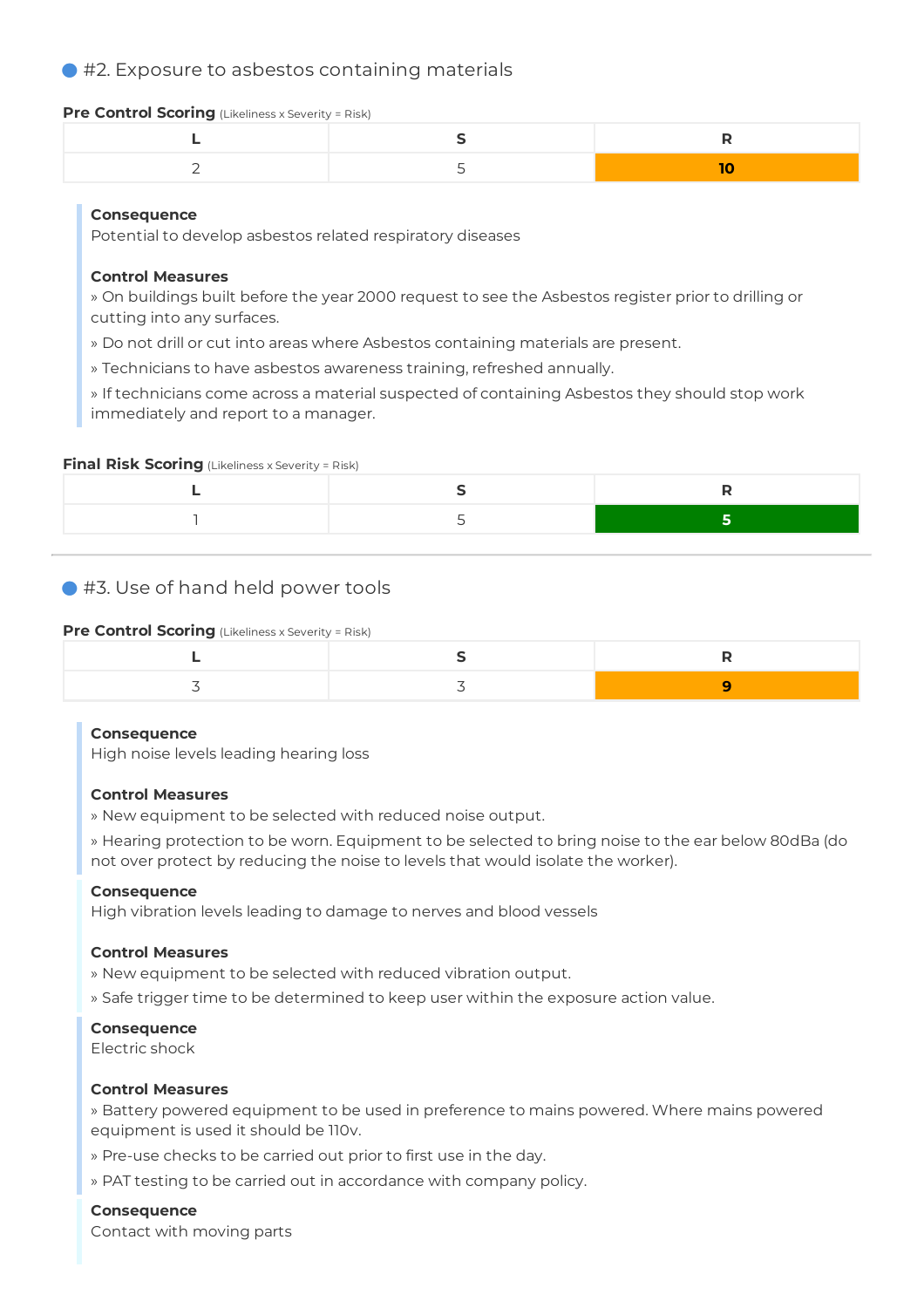#### **Control Measures**

- » Power tools only to be used by competent and authorised technicians.
- » Guards (where fitted) to be in place and secure.

#### **Consequence**

Airborne particle, potentially causing eye damage

#### **Control Measures**

» Impact resistant safety eyewear to be worn.

#### **Consequence**

Airborne duct, potentially causing respiratory issues.

#### **Control Measures**

- » On tool dust extraction to be used where practicable.
- » Face-fitted FFP3 respiratory protection to be worn.

#### **Consequence**

## **Control Measures**

#### **Final Risk Scoring** (Likeliness x Severity = Risk)

## #4. Manual handling

## **Pre Control Scoring** (Likeliness x Severity = Risk)

#### **Consequence**

Sprains or strains

#### **Control Measures**

» Manual handling to be avoided or minimised where practicable (general manual handling associated with these work activities is not considered to carry significant risk).

» Where a manual handling activity carrying a significant risk is identified, a TILE based assessment will be carried out.

- » All technicians to receive training in good kinetic lifting technique.
- » Safety footwear and suitable gloves to be worn for manual handling activities.

#### **Final Risk Scoring** (Likeliness x Severity = Risk)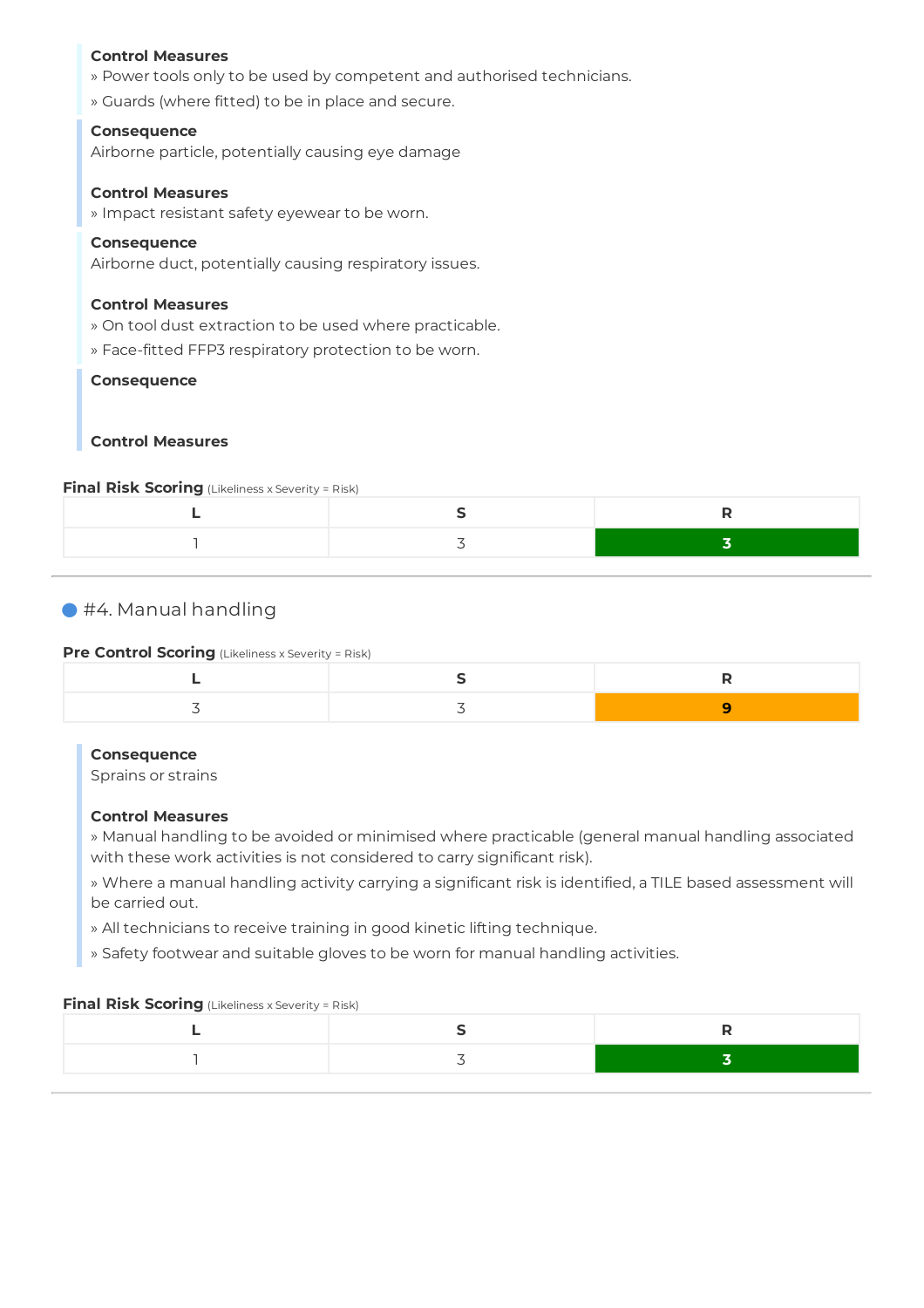## ● #5. Working at height (use of ladders and step-ladders)

#### **Pre Control Scoring** (Likeliness x Severity = Risk)

## **Consequence**

Falling from height and falling materials/equipment

## **Control Measures**

- » Technicians to be trained in basic working at height safety.
- » All equipment to be Class 1 or EN131 (or the new EN131 Professional).
- » All equipment to be given a pre-use check before use.
- » All ladders/step-ladders to be given a formal visual inspection at no more than six monthly intervals
- » here necessary work areas shall be protected by barriers and signage.
- » Extension poles should be used when detection equipment is outside of the normal reach of steps or A-frame ladder.
- » Any mobile tower scaffold or MEWP use will be covered under separate and specific risk assessment.

» Whilst access to mezzanine areas is not technically working at height, technicians will only access high level areas where robust guarding and suitable access is in place.

#### **Final Risk Scoring** (Likeliness x Severity = Risk)

## ● #6. Working with electricity

#### **Pre Control Scoring** (Likeliness x Severity = Risk)

#### **Consequence**

Electric shock, burns or fire

## **Control Measures**

- » Only qualified and competent electricians to undertake electrical work.
- » Where practicable always carry out dead working (circuits that are not live/charged).
- » The supply should be cut off and the isolation secured.
- » Where applicable retain keys and post 'caution' and 'danger' notices.
- » Before starting work the conductors should be proven dead.
- » Apply circuit mains earth(s) where necessary.
- » Take precautions against adjacent live parts where necessary.
- » Issue permit to work where necessary (or comply with clients permit).
- » Apply local earth(s) where necessary.

### **Final Risk Scoring** (Likeliness x Severity = Risk)